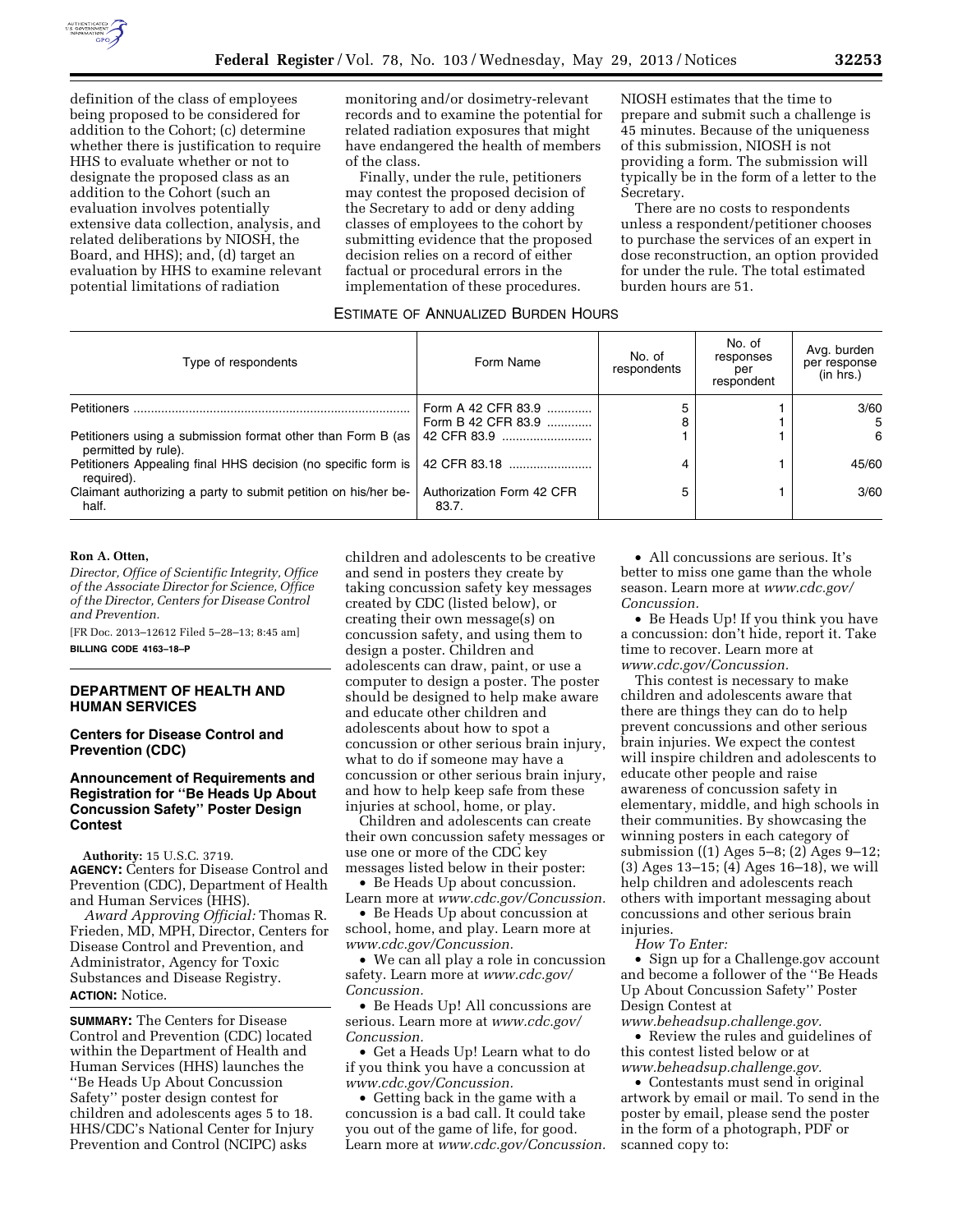*[DUIPinquiries@cdc.gov.](mailto:DUIPinquiries@cdc.gov)* Please use subject line: Heads Up Poster Design Contest. Contestants can also send in posters by mail on a 22″ by 28″ poster board to: Heads Up Poster Design Contest, 4770 Buford Hwy. NE., Mail Stop F–62, Atlanta, GA 30341.

• Contestants must include the following information with their poster entry:

 $\circ$  Name(s) of the contestant(s)

 $\circ$  Age category (Ages 5–8; Ages 9–12; Ages 13–15; Ages 16–18.)

• Posters entered into the contest will not be returned to contestants.

• You can use graphic design and other creative methods (including, but not limited to paint, pencil, colored pencils, or crayon) to design your poster.

• All posters must be in English. **DATES:** Contestants can send in posters on June 12, 2013 to January 31, 2014. Judging will take place between February 1–28, 2014, and winners will be notified and prizes awarded by March 19, 2014.

*Contest Prizes:* We will choose one winner in each category: ((1) Ages 5–8; (2) Ages 9–12; (3) Ages 13–15; (4) Ages 16–18). The winner in each category will get one prize of \$250.00. We will pay \$250.00 to winners by electronic funds transfer. Winners may need to pay Federal income taxes on any prize money. HHS will follow Internal Revenue Service withholding and reporting requirements.

*How Winners Will Be Selected:* An informed panel of HHS/CDC/NCIPC program staff and external injury and violence professionals who meet the requirements of the *America COMPETES Act* will judge the poster entries. We will name the judges after the contest begins. The judging panel will use these criteria to choose the winners:

(1) Creativity/Innovation: We will judge poster designs on creative and innovative presentation of how to prevent concussions at school, home, or play and how to identify and what to do if a concussion happens.

(2) Use of Concussion Safety Message(s): We will judge the poster on the accuracy of the concussion safety message(s) included, as well as how well the poster design uses the message(s) to educate others about concussion safety.

(3) Depiction of a Positive Message: We will judge posters on how well the designs show how to prevent concussions at school, home, or play and how to identify and what to do if a concussion happens. Your poster must not show acts of violence, profane

language, inappropriate content, or personal or professional attacks.

(4) We will only accept original graphic design and other creative methods (including, but not limited to paint, pencil, colored pencils, or crayon). You must send in your poster in one of the following ways:

a. by email, in the form of a photograph, PDF or scanned copy to: *[DUIPInquiries@cdc.gov.](mailto:DUIPInquiries@cdc.gov)* Please use subject line Heads Up Poster Design Contest.

b. by mail on a 22″ by 28″ poster board to: Heads Up Poster Design Contest, 4770 Buford Hwy. NE., MS F– 62, Atlanta, GA 30341.

## **Contest Rules and Guidelines**

*Subject of Contest Competition:* Your entry for the ''Be Heads Up About Concussion Safety'' poster design contest should show your ideas about how to make people aware of concussions and ways to prevent concussions while at school, home or play.

*Eligibility Rules for Participating in the Competition:* The contest is open to any contestant, who is an individual or permanent resident of the United States between 5 and 18 years of age. Contestants between 5 and 12 years of age are eligible with the permission of a parent/guardian. (Please note help from a parent/guardian is limited to the online registration process and submission of entries. All submissions must include original artwork created solely by children and adolescents.) Contestants may work as teams and enter more than one poster in the contest. We will place teams in the age category based on the oldest team member's age (for example, a team of 11, 12 and 13-year-olds will compete in the Ages 13–15 category).

To have a chance to win a prize in this contest you must—

(1) Register for the contest at *[www.beheadsup.challenge.gov](http://www.beheadsup.challenge.gov)* and follow HHS/CDC's National Center for Injury Prevention and Control rules;

(2) Meet all of the requirements in this section;

(3) Enter the contest as an individual or as a team in which you or all members of the team are citizen(s) or permanent resident(s) of the United States; and

(4) You cannot enter the contest if you are an employee (or contractor) of the HHS/CDC/NCIPC, a contest judge, or in any way involved with the design, production, execution, or distribution of the contest or their immediate family (spouse, parents or step-parents, siblings and step-siblings, and children and step-children).

You won't be disqualified from the contest if you use Federal facilities or talk with Federal employees during the contest if the facilities and employees are available equally to all individuals and entities participating in the contest.

By participating in this contest, contestants agree to assume any and all risks and waive claims against the Federal Government and its related entities, except in the case of willful misconduct, for any injury, death, damage, or loss of property, revenue, or profits, whether direct, indirect, or consequential, arising from participation in this prize contest, whether the injury, death, damage, or loss arises through negligence or otherwise. By participating in this contest, contestants agree to indemnify the Federal Government against third party claims for damages arising from or related to contest activities.

*Registration Process for Participants:*  You may register for the ''Be Heads Up About Concussion Safety'' contest at: *[www.beheadsup.challenge.gov.](http://www.beheadsup.challenge.gov)* Before you enter a poster in the contest you must follow the rules at Challenge.gov before the deadline of July 28, 2013.

*Additional Information:* More information on concussion can be found at *[www.cdc.gov/Concussion.](http://www.cdc.gov/Concussion)* 

*Regarding Copyright/Intellectual Property:* When you send in your poster entry you promise you are the person who made the poster and you own the content presented in the poster. You also promise that you didn't use any copyrighted material or affect the rights of any third party that you know of.

*Submission Rights:* Once you send in your poster, you give HHS/CDC permission to post, link to, share, and publically display your poster. You can't take this permission back or ask us for money to use the poster. You can give other people permission to use your poster too. You keep all other intellectual property rights of your poster.

*Compliance with Rules and Contacting Contest Winners:* If you are a finalist or the contest winner, you must meet all terms and conditions of these Official Rules. You can be named a winner only if you meet all the requirements. We will contact finalists using the contact information provided (by email, telephone, or mail after the date of the judging). You may need to pay Federal income taxes on any prize money. The Department of Health and Human Services will follow the Internal Revenue Service withholding and reporting requirements.

*Privacy:* If you provide personal information to use when you register for the contest at the Challenge.gov Web